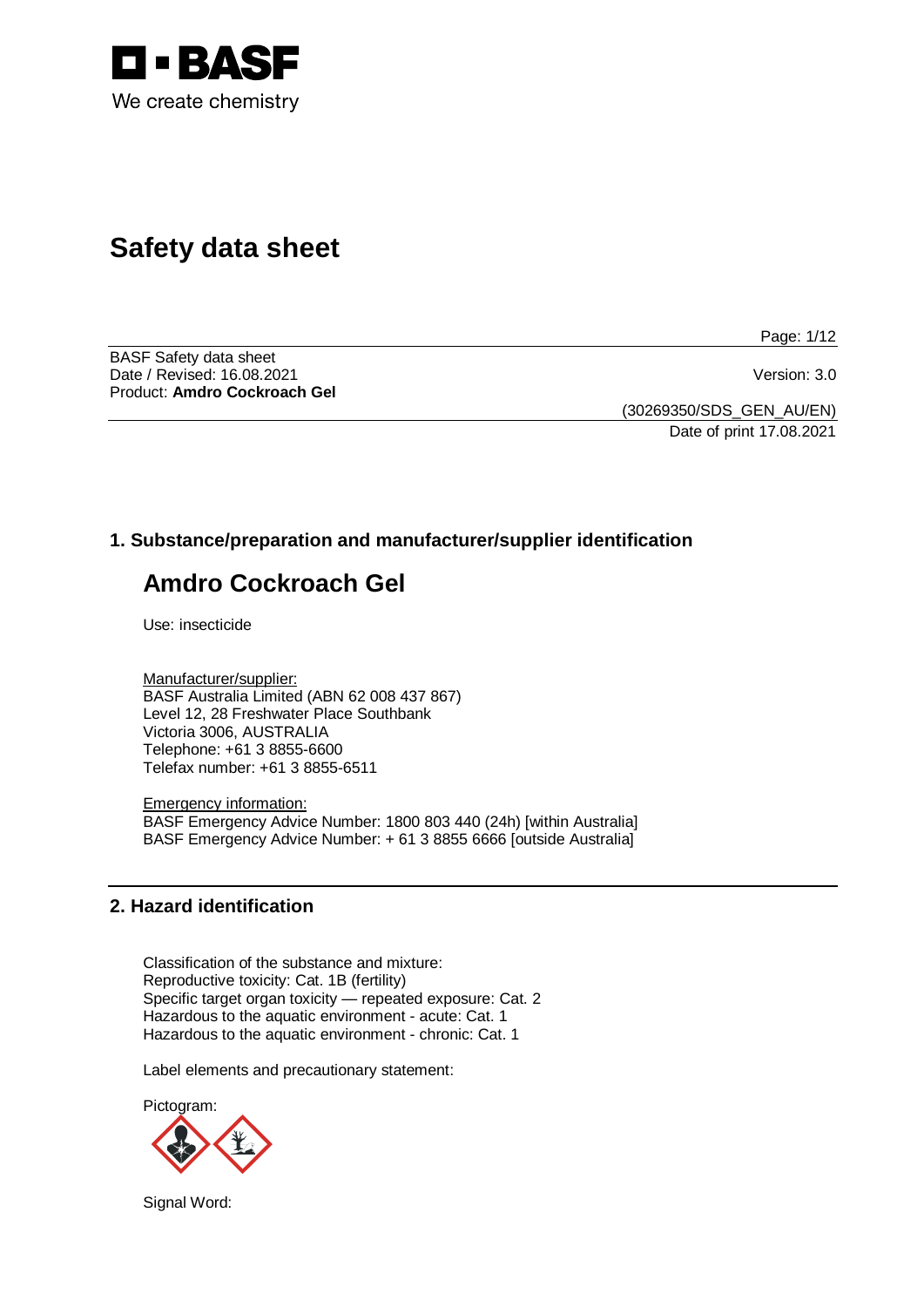Page: 2/12

(30269350/SDS\_GEN\_AU/EN)

Date of print 17.08.2021

| Danger                                                                          |                                                                                                                                                                                                                                                                                                              |
|---------------------------------------------------------------------------------|--------------------------------------------------------------------------------------------------------------------------------------------------------------------------------------------------------------------------------------------------------------------------------------------------------------|
| <b>Hazard Statement:</b><br>H373<br>H360<br>H400<br>H410                        | May cause damage to organs through prolonged or repeated exposure.<br>May damage fertility.<br>Very toxic to aquatic life.<br>Very toxic to aquatic life with long lasting effects.                                                                                                                          |
| <b>Precautionary Statement:</b><br>P101<br>P <sub>102</sub><br>P <sub>103</sub> | If medical advice is needed, have product container or label at hand.<br>Keep out of reach of children.<br>Read carefully and follow all instructions.                                                                                                                                                       |
| Precautionary Statements (Prevention):<br>P273<br>P280                          | Avoid release to the environment.<br>Wear protective gloves, protective clothing and eye protection or face<br>protection.                                                                                                                                                                                   |
| P <sub>260</sub><br>P201<br>P <sub>202</sub>                                    | Do not breathe dust.<br>Obtain special instructions before use.<br>Do not handle until all safety precautions have been read and<br>understood.                                                                                                                                                              |
| Precautionary Statements (Response):<br>P308 + P313<br>P391                     | IF exposed or concerned: Get medical attention.<br>Collect spillage.                                                                                                                                                                                                                                         |
| Precautionary Statements (Storage):<br>P405                                     | Store locked up.                                                                                                                                                                                                                                                                                             |
| Precautionary Statements (Disposal):<br>P <sub>501</sub>                        | Dispose of contents and container to hazardous or special waste<br>collection point.                                                                                                                                                                                                                         |
|                                                                                 | Other hazards which do not result in classification:<br>See section 12 - Results of PBT and vPvB assessment.<br>If applicable information is provided in this section on other hazards which do not result in<br>classification but which may contribute to the overall hazards of the substance or mixture. |

# **3. Composition/information on ingredients**

## **Chemical nature**

Bait, insecticide, Biocidal product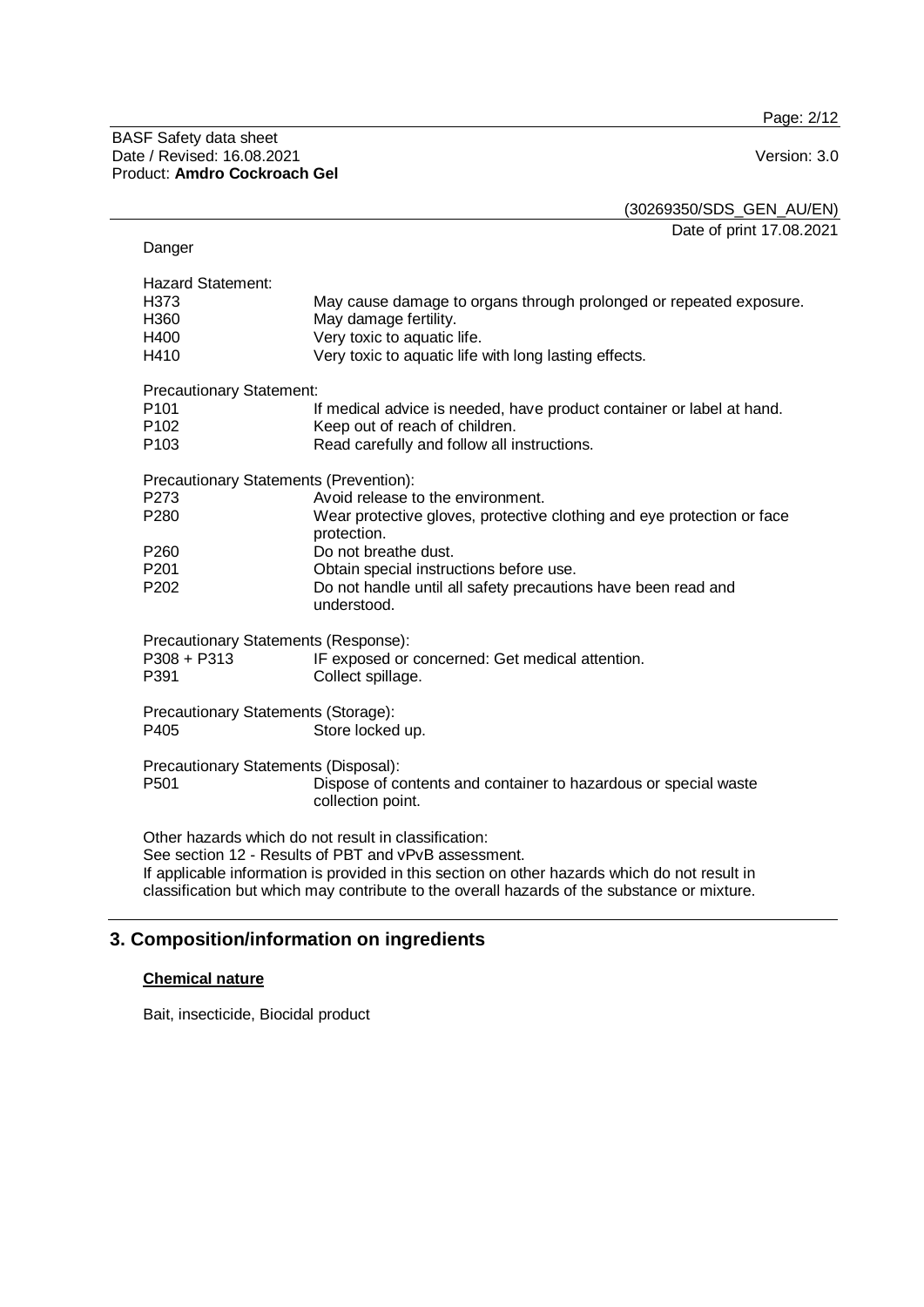Page: 3/12

BASF Safety data sheet Date / Revised: 16.08.2021 Version: 3.0 Product: **Amdro Cockroach Gel**

(30269350/SDS\_GEN\_AU/EN) Date of print 17.08.2021

Hazardous ingredients

Hydramethylnon technical Content (W/W): 2 % CAS Number: 67485-29-4

Eye Dam./Irrit.: Cat. 2A Acute Tox.: Cat. 4 (oral) Acute Tox.: Cat. 4 (Inhalation - dust) Repr.: Cat. 1B (fertility) STOT RE: Cat. 1 Aquatic Acute: Cat. 1 Aquatic Chronic: Cat. 1 M-factor chronic: 1000

## **4. First-Aid Measures**

General advice:

First aid personnel should pay attention to their own safety. If the patient is likely to become unconscious, place and transport in stable sideways position (recovery position). Immediately remove contaminated clothing.

If inhaled:

Keep patient calm, remove to fresh air, seek medical attention.

On skin contact:

Immediately wash thoroughly with soap and water, seek medical attention.

On contact with eyes:

Wash affected eyes for at least 15 minutes under running water with eyelids held open.

On ingestion: Immediately rinse mouth and then drink 200-300 ml of water, seek medical attention.

Note to physician:

Symptoms: Information, i.e. additional information on symptoms and effects may be included in the GHS labeling phrases available in Section 2 and in the Toxicological assessments available in Section 11., (Further) symptoms and / or effects are not known so far Treatment: Treat according to symptoms (decontamination, vital functions), no known specific antidote.

## **5. Fire-Fighting Measures**

Suitable extinguishing media: dry powder, foam, water spray

Unsuitable extinguishing media for safety reasons: carbon dioxide, water jet

Specific hazards:

carbon monoxide, hydrogen fluoride, carbon dioxide, nitrogen oxides, halogenated compounds, silica compounds

The substances/groups of substances mentioned can be released in case of fire.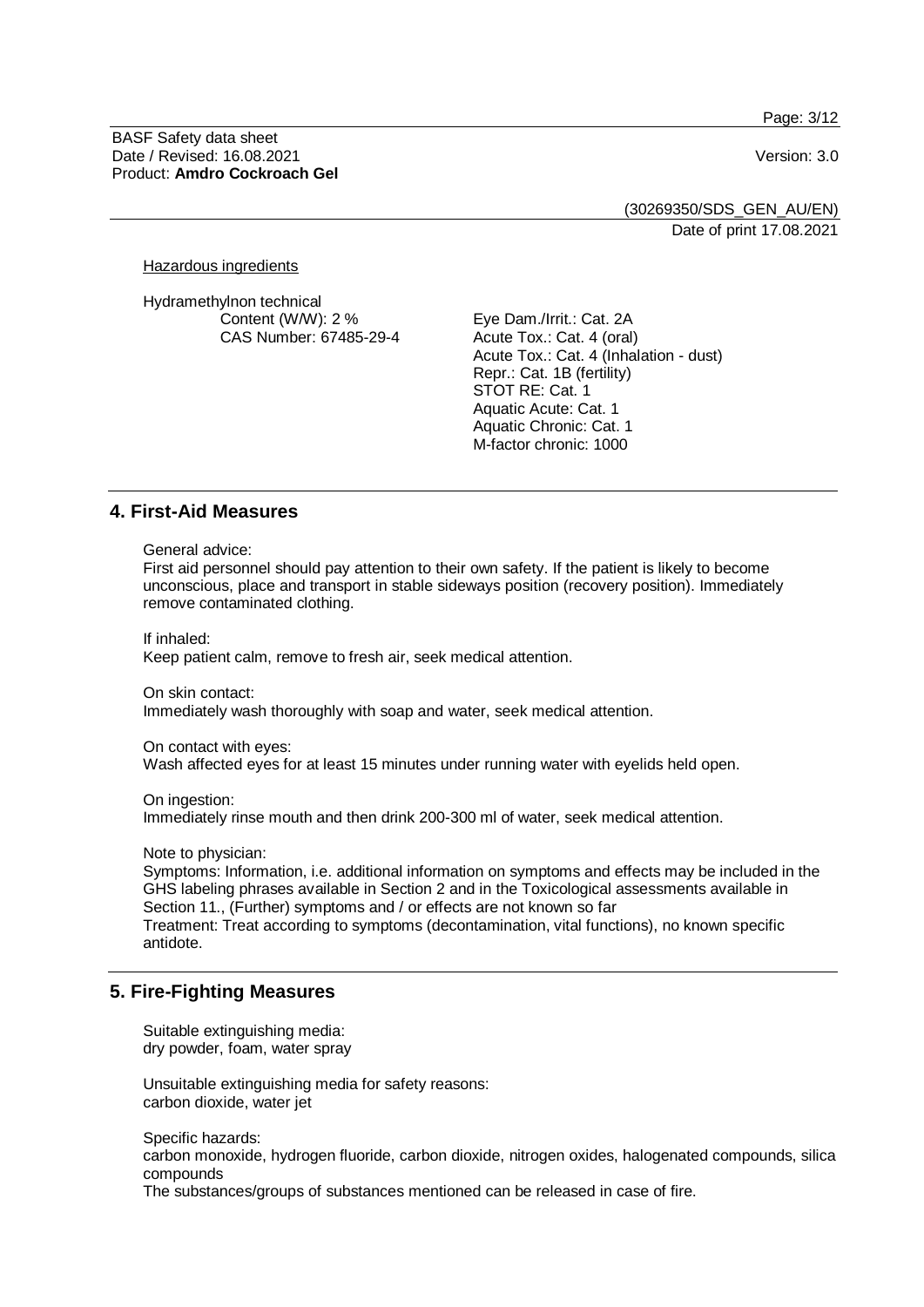Page: 4/12

BASF Safety data sheet Date / Revised: 16.08.2021 Version: 3.0 Product: **Amdro Cockroach Gel**

(30269350/SDS\_GEN\_AU/EN)

Date of print 17.08.2021

Special protective equipment:

Wear self-contained breathing apparatus and chemical-protective clothing.

Further information:

In case of fire and/or explosion do not breathe fumes. Keep containers cool by spraying with water if exposed to fire. Collect contaminated extinguishing water separately, do not allow to reach sewage or effluent systems. Dispose of fire debris and contaminated extinguishing water in accordance with official regulations.

## **6. Accidental Release Measures**

Personal precautions:

Avoid contact with the skin, eyes and clothing. Use personal protective clothing. Avoid dust formation.

Environmental precautions:

Do not discharge into drains/surface waters/groundwater. Do not discharge into the subsoil/soil.

Methods for cleaning up or taking up:

For small amounts: Contain with dust binding material and dispose of.

For large amounts: Sweep/shovel up.

Clean contaminated floors and objects thoroughly with water and detergents, observing environmental regulations. Collect waste in suitable containers, which can be labeled and sealed. Dispose of absorbed material in accordance with regulations. Avoid raising dust. Wear suitable protective equipment.

## **7. Handling and Storage**

#### **Handling**

Ensure thorough ventilation of stores and work areas. No special measures necessary if stored and handled correctly. When using do not eat, drink or smoke. Hands and/or face should be washed before breaks and at the end of the shift.

Protection against fire and explosion:

Prevent electrostatic charge - sources of ignition should be kept well clear - fire extinguishers should be kept handy. Avoid dust formation. Dust can form an explosive mixture with air.

#### **Storage**

Segregate from foods and animal feeds.

Further information on storage conditions: Protect against moisture. Keep away from heat. Protect from direct sunlight.

Protect from temperatures below: 0 °C

Changes in the properties of the product may occur if substance/product is stored below indicated temperature for extended periods of time.

Protect from temperatures above: 40 °C

Changes in the properties of the product may occur if substance/product is stored above indicated temperature for extended periods of time.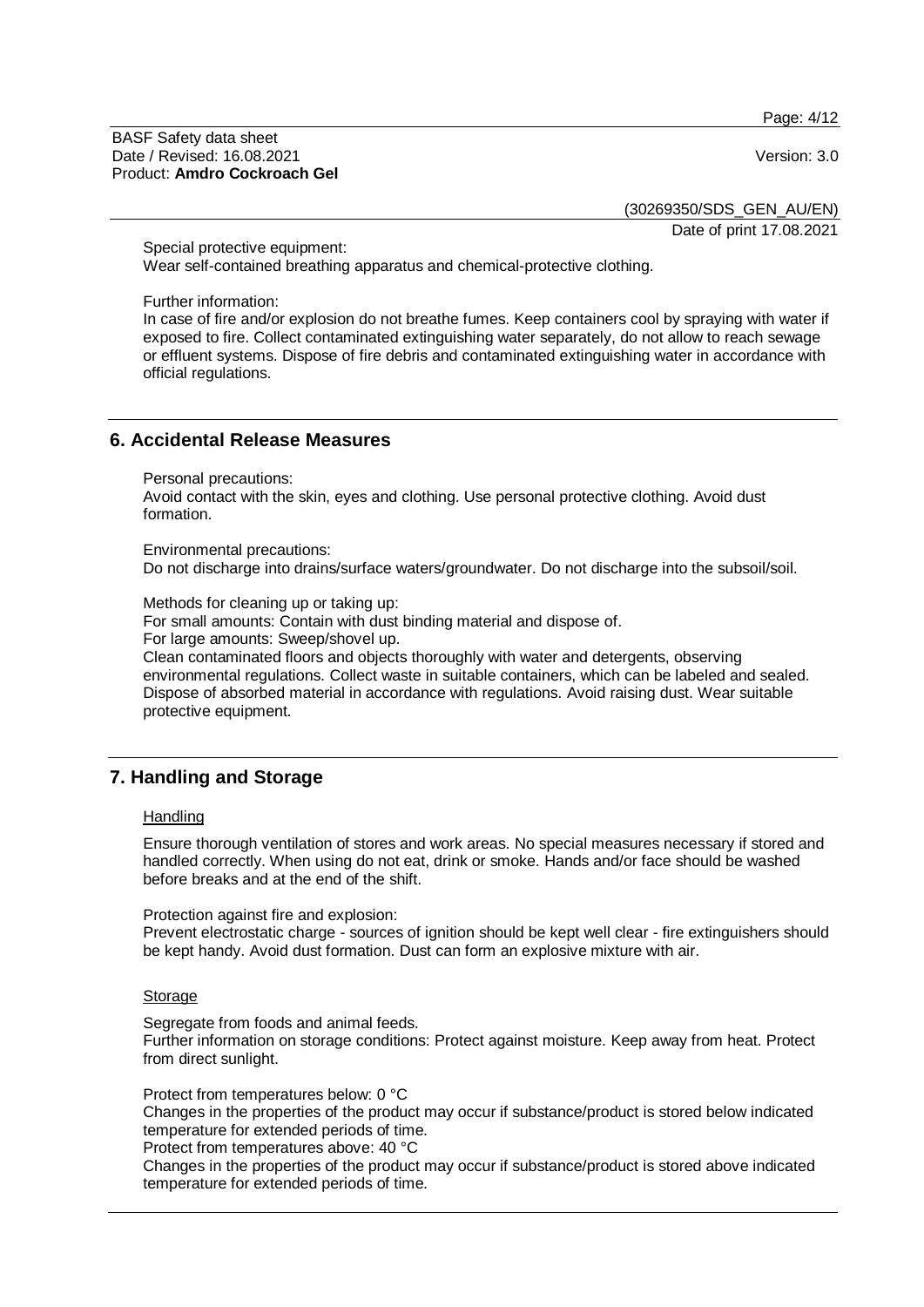Page: 5/12

BASF Safety data sheet Date / Revised: 16.08.2021 Version: 3.0 Product: **Amdro Cockroach Gel**

(30269350/SDS\_GEN\_AU/EN)

Date of print 17.08.2021

## **8. Exposure controls and personal protection**

Components with occupational exposure limits

propane-1,2-diol, 57-55-6;

TWA value 474 mg/m3 ; 150 ppm (AU NOEL), Total vapour and particulates TWA value 10 mg/m3 (AU NOEL), Particulate TWA value 474 mg/m3 ; 150 ppm (OEL (AU)), Total vapour and particulates TWA value 10 mg/m3 (OEL (AU)), Particulate

Personal protective equipment

Respiratory protection: Respiratory protection not required.

Hand protection: Rubber gloves

Eye protection: Eye protection not required.

Body protection: Standard work clothes and shoes.

General safety and hygiene measures:

Avoid contact with the skin, eyes and clothing. In order to prevent contamination while handling, closed working clothes and working gloves should be used. Wash contaminated clothing before reuse. Gloves must be inspected regularly and prior to each use. Replace if necessary (e.g. pinhole leaks). Before eating, drinking, or smoking, wash face and hands with soap and water.

# **9. Physical and Chemical Properties**

| Form:<br>Colour:<br>Odour:<br>Odour threshold: | solid<br>yellow to brown<br>faint odour, aromatic<br>Not determined due to potential health hazard by inhalation. |
|------------------------------------------------|-------------------------------------------------------------------------------------------------------------------|
| pH value:                                      | approx. $3 - 5$<br>(20 °C)<br>(measured with the undiluted<br>substance)                                          |
| Melting point:                                 | approx. $0^{\circ}$ C<br>Information applies to the solvent.                                                      |
| Boiling point:                                 | approx. 100 °C<br>(1,013 hPa)<br>Information applies to the solvent.                                              |
| Evaporation rate:                              | not applicable                                                                                                    |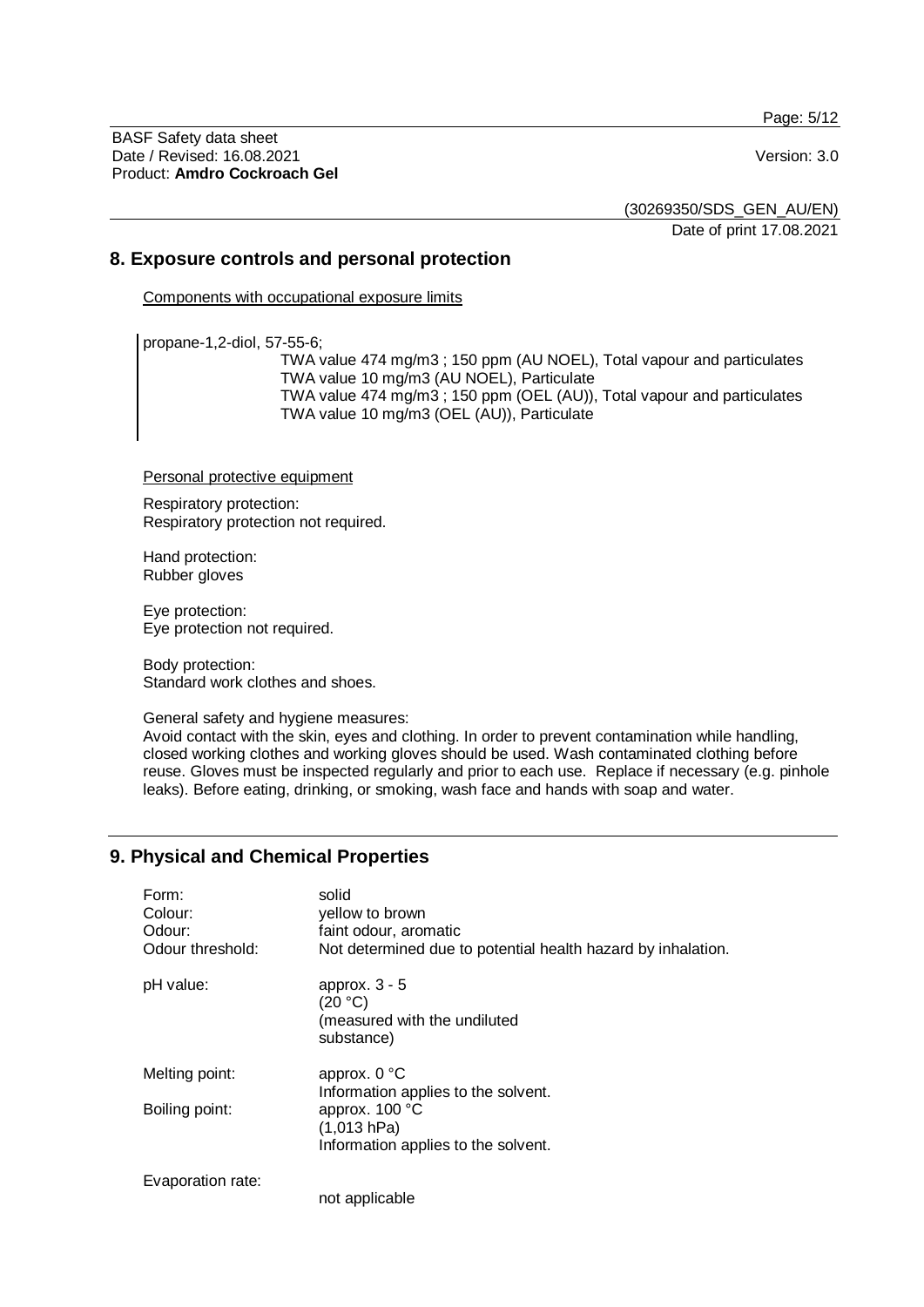Page: 6/12

BASF Safety data sheet Date / Revised: 16.08.2021 **Version: 3.0** Product: **Amdro Cockroach Gel**

(30269350/SDS\_GEN\_AU/EN)

Date of print 17.08.2021

| Flammability (solid/gas): not flammable<br>Lower explosion limit:                        |                                                                                                                                                                                                                       |  |
|------------------------------------------------------------------------------------------|-----------------------------------------------------------------------------------------------------------------------------------------------------------------------------------------------------------------------|--|
|                                                                                          | As a result of our experience with this<br>product and our knowledge of its<br>composition we do not expect any<br>hazard as long as the product is used<br>appropriately and in accordance with<br>the intended use. |  |
| Upper explosion limit:                                                                   | As a result of our experience with this<br>product and our knowledge of its<br>composition we do not expect any<br>hazard as long as the product is used<br>appropriately and in accordance with<br>the intended use. |  |
| Thermal decomposition:                                                                   | No decomposition if stored and<br>handled as prescribed/indicated.                                                                                                                                                    |  |
| Self ignition:                                                                           | Based on the water content the<br>product does not ignite.                                                                                                                                                            |  |
| Self heating ability:                                                                    | Not tested on account of the low<br>melting-point.                                                                                                                                                                    |  |
| Explosion hazard:<br>not explosive<br>Fire promoting properties:<br>not fire-propagating |                                                                                                                                                                                                                       |  |
| Vapour pressure:                                                                         | approx. 10 mmHg<br>(21 °C)                                                                                                                                                                                            |  |
| Density:                                                                                 | approx. 1.10 g/cm3<br>(20 °C)                                                                                                                                                                                         |  |
| Bulk density:<br>Relative vapour density (air):                                          | approx. 1.10 g/cm3<br>not applicable                                                                                                                                                                                  |  |
| Solubility in water:                                                                     | soluble<br>Partitioning coefficient n-octanol/water (log Pow):<br>not applicable                                                                                                                                      |  |
| Viscosity, dynamic:                                                                      | not applicable, the product is a solid                                                                                                                                                                                |  |

# **10. Stability and Reactivity**

Conditions to avoid: See SDS section 7 - Handling and storage.

Thermal decomposition: No decomposition if stored and handled as prescribed/indicated.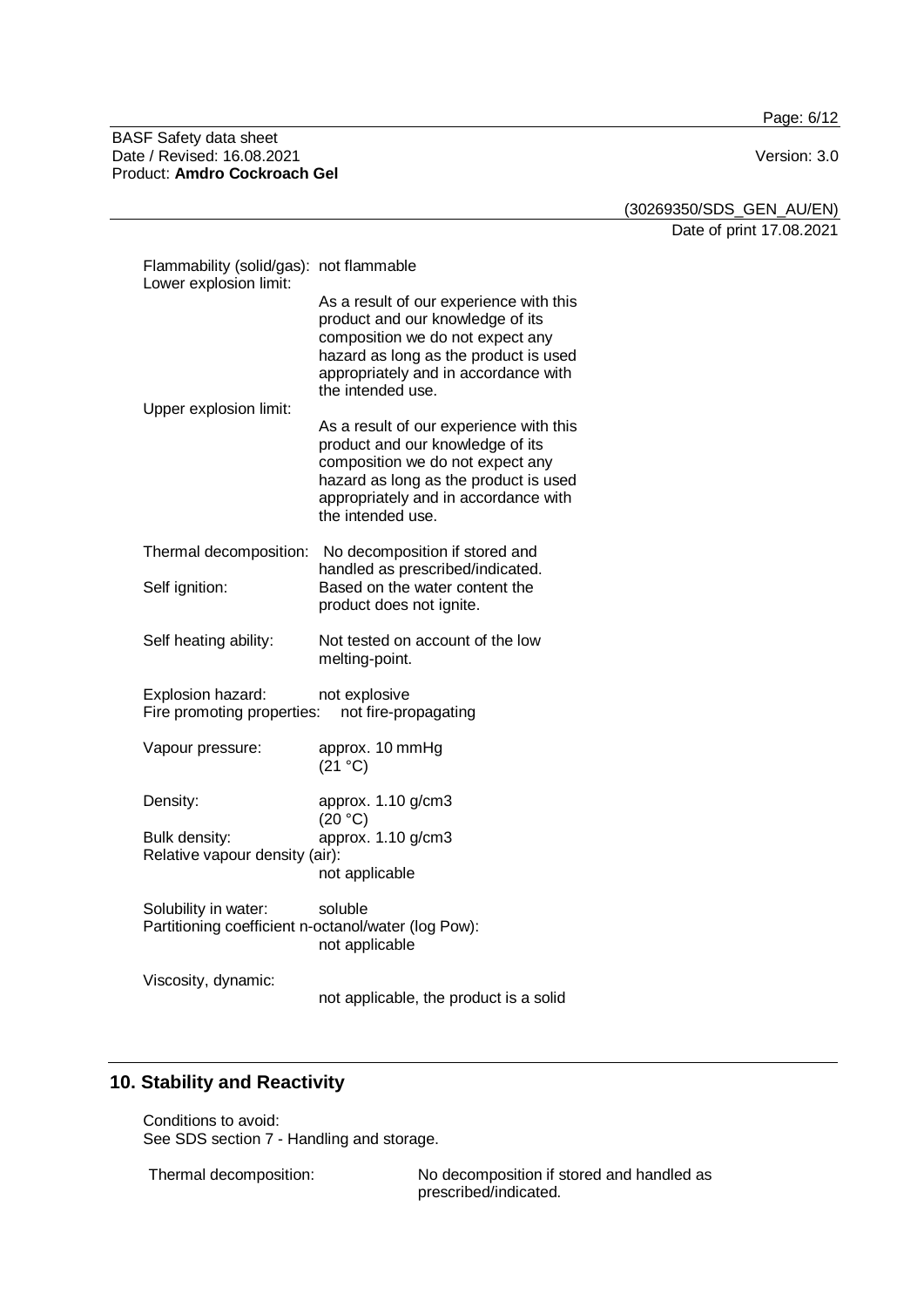Page: 7/12

BASF Safety data sheet Date / Revised: 16.08.2021 Version: 3.0 Product: **Amdro Cockroach Gel**

(30269350/SDS\_GEN\_AU/EN)

Date of print 17.08.2021

Substances to avoid: strong bases, strong acids, strong oxidizing agents

Hazardous reactions: No hazardous reactions if stored and handled as prescribed/indicated.

Hazardous decomposition products:

No hazardous decomposition products if stored and handled as prescribed/indicated., Prolonged thermal loading can result in products of degradation being given off.

# **11. Toxicological Information**

### **Acute toxicity**

Assessment of acute toxicity:

The product has not been tested. The statement has been derived from the properties of the individual components. Virtually nontoxic after a single ingestion. Virtually nontoxic after a single skin contact. Virtually nontoxic by inhalation.

Experimental/calculated data: LD50 rat (oral): > 5,000 mg/kg (OECD Guideline 401) No mortality was observed.

LD50 rat (dermal): > 4,000 mg/kg (OECD Guideline 402) No mortality was observed.

Information on: 5,5-dimethyl-perhydro-pyrimidin-2-one α-(4-trifluoromethylstyryl)-α-(4 trifluoromethyl)cinnamylidenehydrazone Experimental/calculated data: LC50 rat (by inhalation): 2.9 mg/l 4 h (OECD Guideline 403) Tested as dust aerosol. ----------------------------------

### **Irritation**

Assessment of irritating effects: Not irritating to the skin. Not irritating to the eyes.

Experimental/calculated data: Skin corrosion/irritation rabbit: (OECD Guideline 404)

Serious eye damage/irritation rabbit: (OECD Guideline 405)

### **Respiratory/Skin sensitization**

Assessment of sensitization: There is no evidence of a skin-sensitizing potential.

Experimental/calculated data: Buehler test guinea pig: Non-sensitizing. (OECD Guideline 406)

### **Germ cell mutagenicity**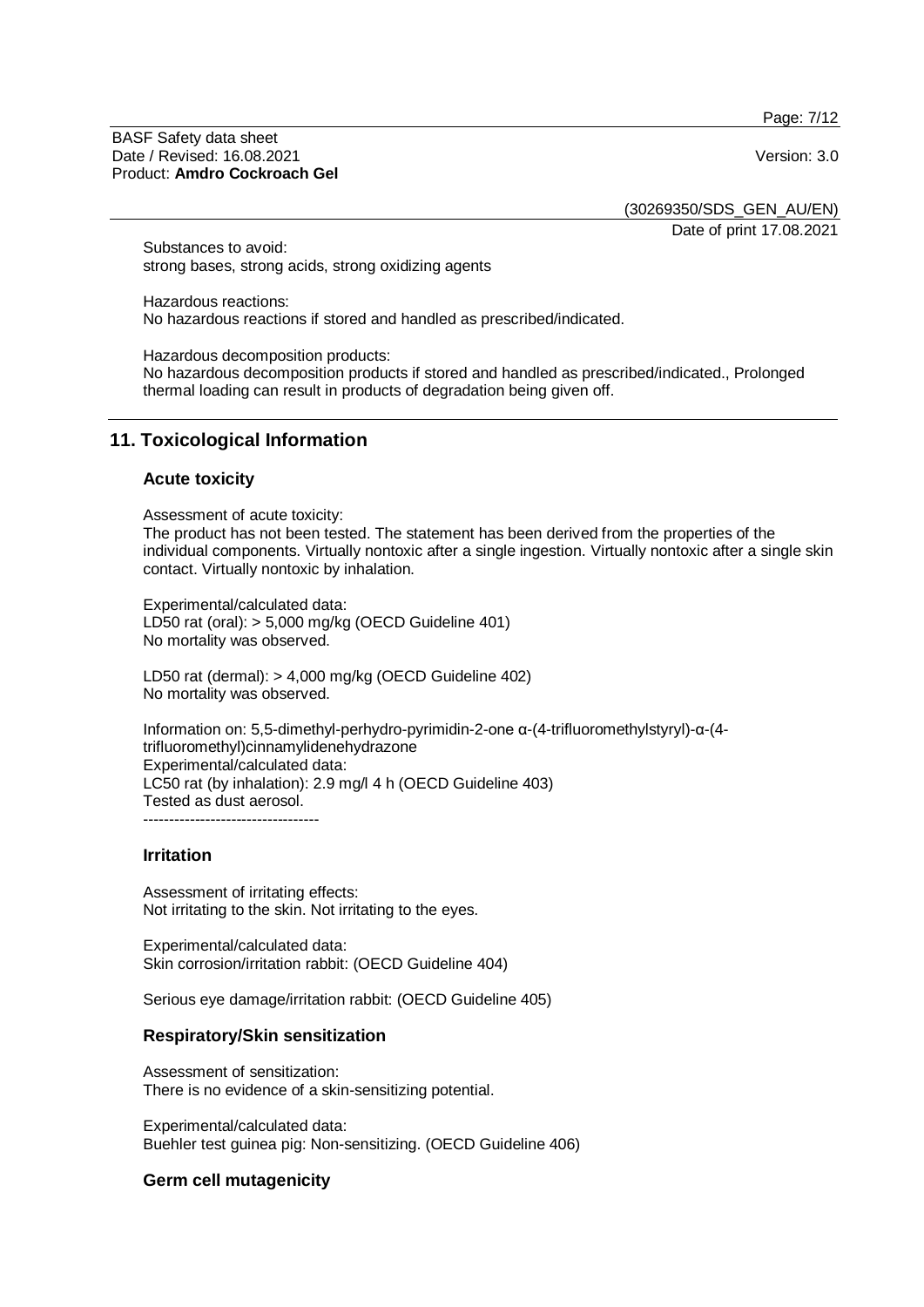Page: 8/12

BASF Safety data sheet Date / Revised: 16.08.2021 Version: 3.0 Product: **Amdro Cockroach Gel**

(30269350/SDS\_GEN\_AU/EN)

Date of print 17.08.2021

Assessment of mutagenicity:

The product has not been tested. The statement has been derived from the properties of the individual components. Mutagenicity tests revealed no genotoxic potential.

## **Carcinogenicity**

Assessment of carcinogenicity:

The product has not been tested. The statement has been derived from the properties of the individual components. The results of various animal studies gave no indication of a carcinogenic effect.

## **Reproductive toxicity**

Assessment of reproduction toxicity: The product has not been tested. The statement has been derived from the properties of the individual components.

Information on: 5,5-dimethyl-perhydro-pyrimidin-2-one α-(4-trifluoromethylstyryl)-α-(4 trifluoromethyl)cinnamylidenehydrazone Assessment of reproduction toxicity: Causes impairment of fertility in laboratory animals.

 $-$ 

## **Developmental toxicity**

Assessment of teratogenicity: The product has not been tested. The statement has been derived from the properties of the individual components. Animal studies gave no indication of a developmental toxic effect at doses that were not toxic to the parental animals.

## **Specific target organ toxicity (single exposure):**

Assessment of STOT single:

Based on the available information there is no specific target organ toxicity to be expected after a single exposure.

Remarks: The product has not been tested. The statement has been derived from the properties of the individual components.

## **Repeated dose toxicity and Specific target organ toxicity (repeated exposure)**

Assessment of repeated dose toxicity: The product has not been tested. The statement has been derived from the properties of the individual components.

Information on: 5,5-dimethyl-perhydro-pyrimidin-2-one α-(4-trifluoromethylstyryl)-α-(4 trifluoromethyl)cinnamylidenehydrazone Assessment of repeated dose toxicity: Repeated oral exposure to small quantities may affect certain organs. ----------------------------------

## **Aspiration hazard**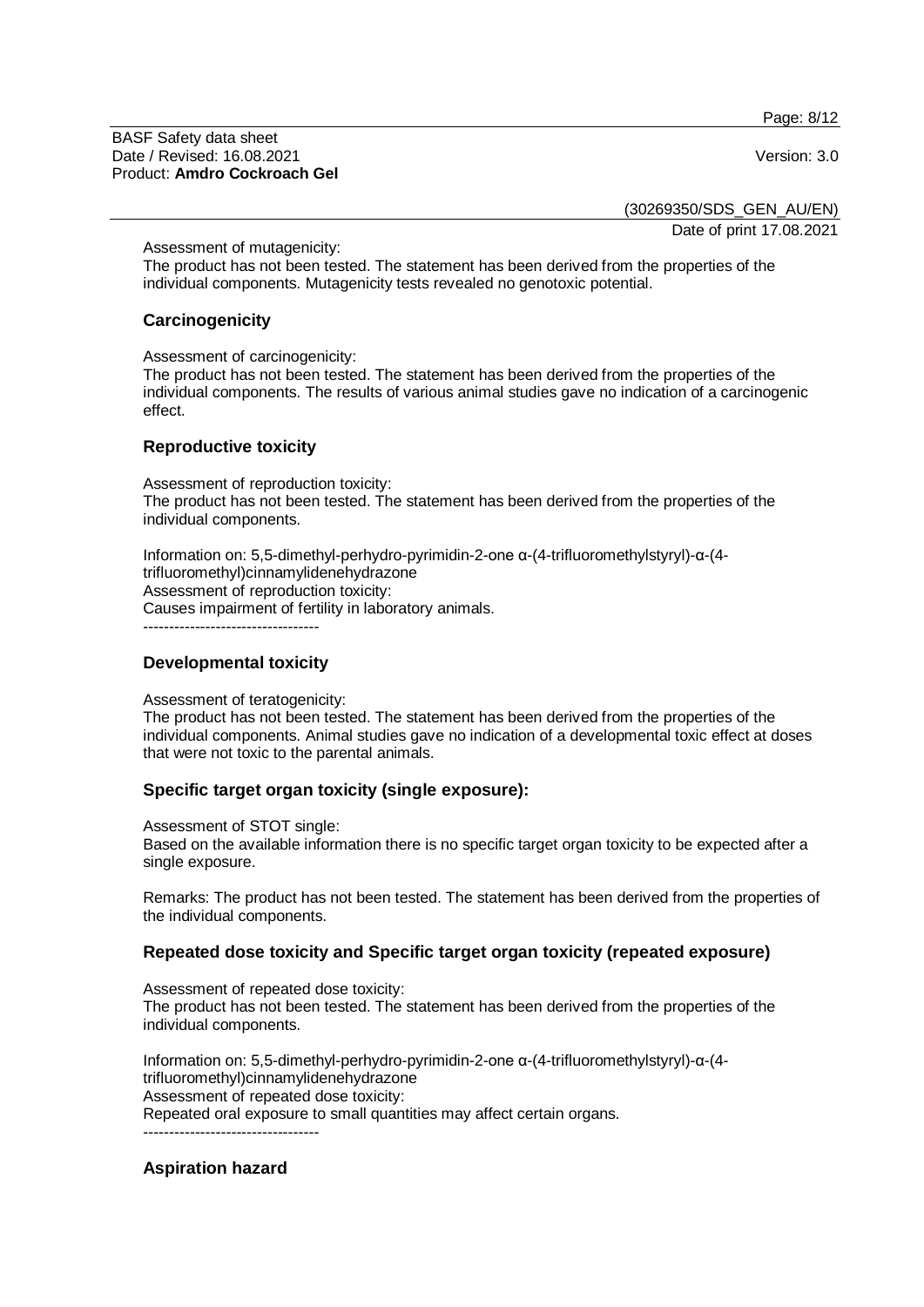Page: 9/12

BASF Safety data sheet Date / Revised: 16.08.2021 Version: 3.0 Product: **Amdro Cockroach Gel**

(30269350/SDS\_GEN\_AU/EN)

Date of print 17.08.2021

The product has not been tested. The statement has been derived from the properties of the individual components.

No aspiration hazard expected.

### **Other relevant toxicity information**

Misuse can be harmful to health.

### **12. Ecological Information**

#### **Ecotoxicity**

Assessment of aquatic toxicity: Very toxic to aquatic life with long lasting effects. The product has not been tested. The statement has been derived from the properties of the individual components.

Information on: 5,5-dimethyl-perhydro-pyrimidin-2-one α-(4-trifluoromethylstyryl)-α-(4 trifluoromethyl)cinnamylidenehydrazone Toxicity to fish: LC50 (96 h) 0.09 mg/l, Ictalurus punctatus, syn: I. robustus (static)

----------------------------------

Information on: 5,5-dimethyl-perhydro-pyrimidin-2-one α-(4-trifluoromethylstyryl)-α-(4 trifluoromethyl)cinnamylidenehydrazone Aquatic invertebrates: EC50 (96 h) 0.0544 mg/l, Americamysis bahia ----------------------------------

Information on: 5,5-dimethyl-perhydro-pyrimidin-2-one α-(4-trifluoromethylstyryl)-α-(4 trifluoromethyl)cinnamylidenehydrazone Aquatic plants: EC50 (72 h) 0.01112 mg/l, Pseudokirchneriella subcapitata

EC10 (72 h) 0.00481 mg/l, Pseudokirchneriella subcapitata ----------------------------------

Information on: 5,5-dimethyl-perhydro-pyrimidin-2-one α-(4-trifluoromethylstyryl)-α-(4 trifluoromethyl)cinnamylidenehydrazone Chronic toxicity to aquatic invertebrates: No observed effect concentration (21 d), 0.000088 mg/l, Daphnia magna ----------------------------------

### **Mobility**

Assessment transport between environmental compartments: The product has not been tested. The statement has been derived from the properties of the individual components.

Information on: 5,5-dimethyl-perhydro-pyrimidin-2-one α-(4-trifluoromethylstyryl)-α-(4 trifluoromethyl)cinnamylidenehydrazone Assessment transport between environmental compartments: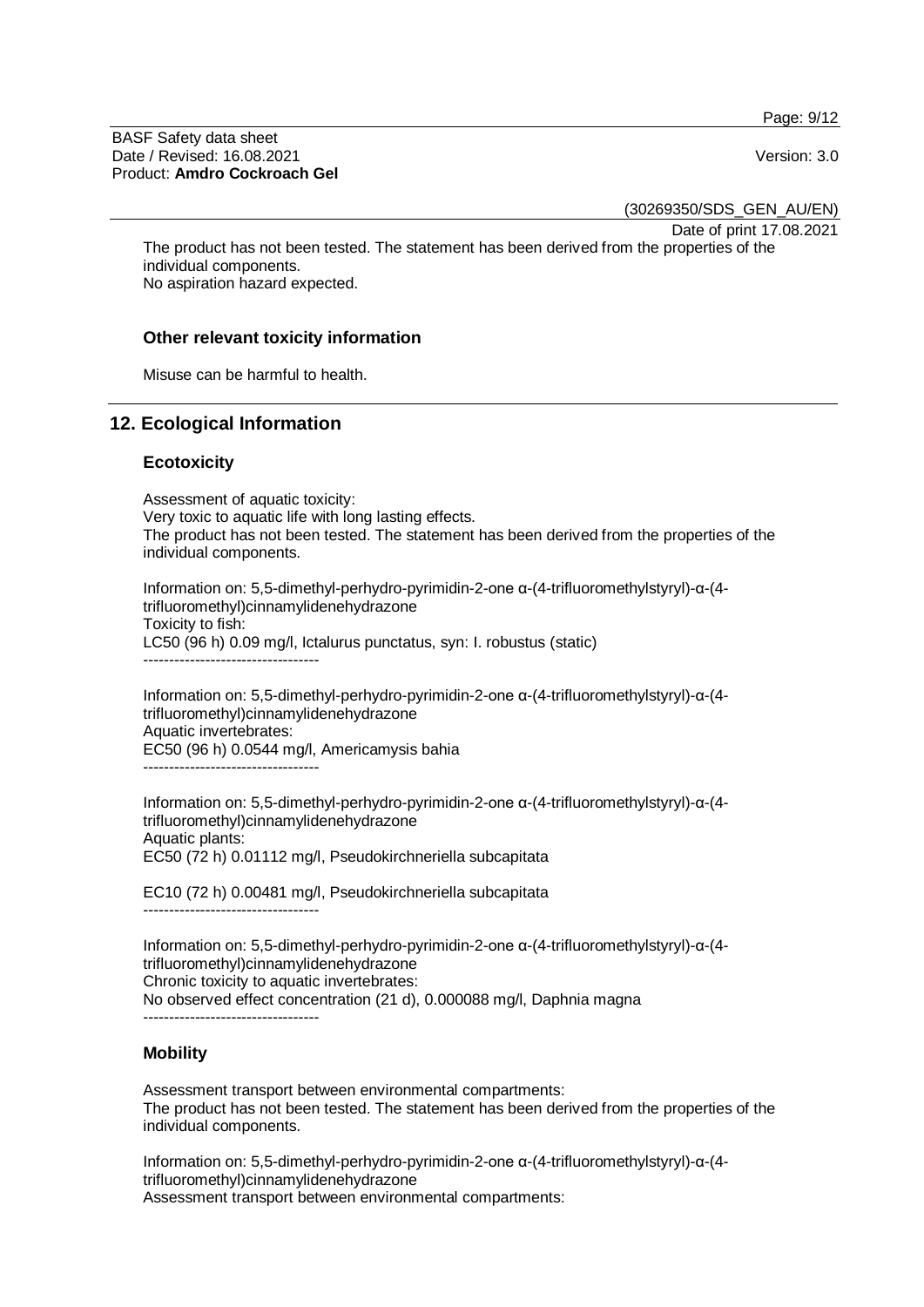Page: 10/12

BASF Safety data sheet Date / Revised: 16.08.2021 Version: 3.0 Product: **Amdro Cockroach Gel**

(30269350/SDS\_GEN\_AU/EN)

Date of print 17.08.2021

Following exposure to soil, adsorption to solid soil particles is probable, therefore contamination of groundwater is not expected. ----------------------------------

### **Persistence and degradability**

Assessment biodegradation and elimination (H2O): The product has not been tested. The statement has been derived from the properties of the individual components.

Information on: 5,5-dimethyl-perhydro-pyrimidin-2-one α-(4-trifluoromethylstyryl)-α-(4 trifluoromethyl)cinnamylidenehydrazone Assessment biodegradation and elimination (H2O): Not readily biodegradable (by OECD criteria). ----------------------------------

## **Bioaccumulation potential**

Assessment bioaccumulation potential: The product has not been tested. The statement has been derived from the properties of the individual components.

Information on: 5,5-dimethyl-perhydro-pyrimidin-2-one α-(4-trifluoromethylstyryl)-α-(4 trifluoromethyl)cinnamylidenehydrazone Bioaccumulation potential: Bioconcentration factor: 95, Gambusia affinis (measured) Does not accumulate in organisms. ----------------------------------

## **Additional information**

Other ecotoxicological advice: Do not discharge product into the environment without control.

# **13. Disposal Considerations**

Must be disposed of or incinerated in accordance with local regulations.

Contaminated packaging: Contaminated packaging should be emptied as far as possible and disposed of in the same manner as the substance/product.

# **14. Transport Information**

### **Domestic transport:**

| Packing group:                      |                                                    |
|-------------------------------------|----------------------------------------------------|
| ID number:                          | UN 3077                                            |
| Transport hazard class(es): 9, EHSM |                                                    |
| Proper shipping name:               | ENVIRONMENTALLY HAZARDOUS SUBSTANCE, SOLID, N.O.S. |
|                                     | (contains HYDRAMETHYLNON)                          |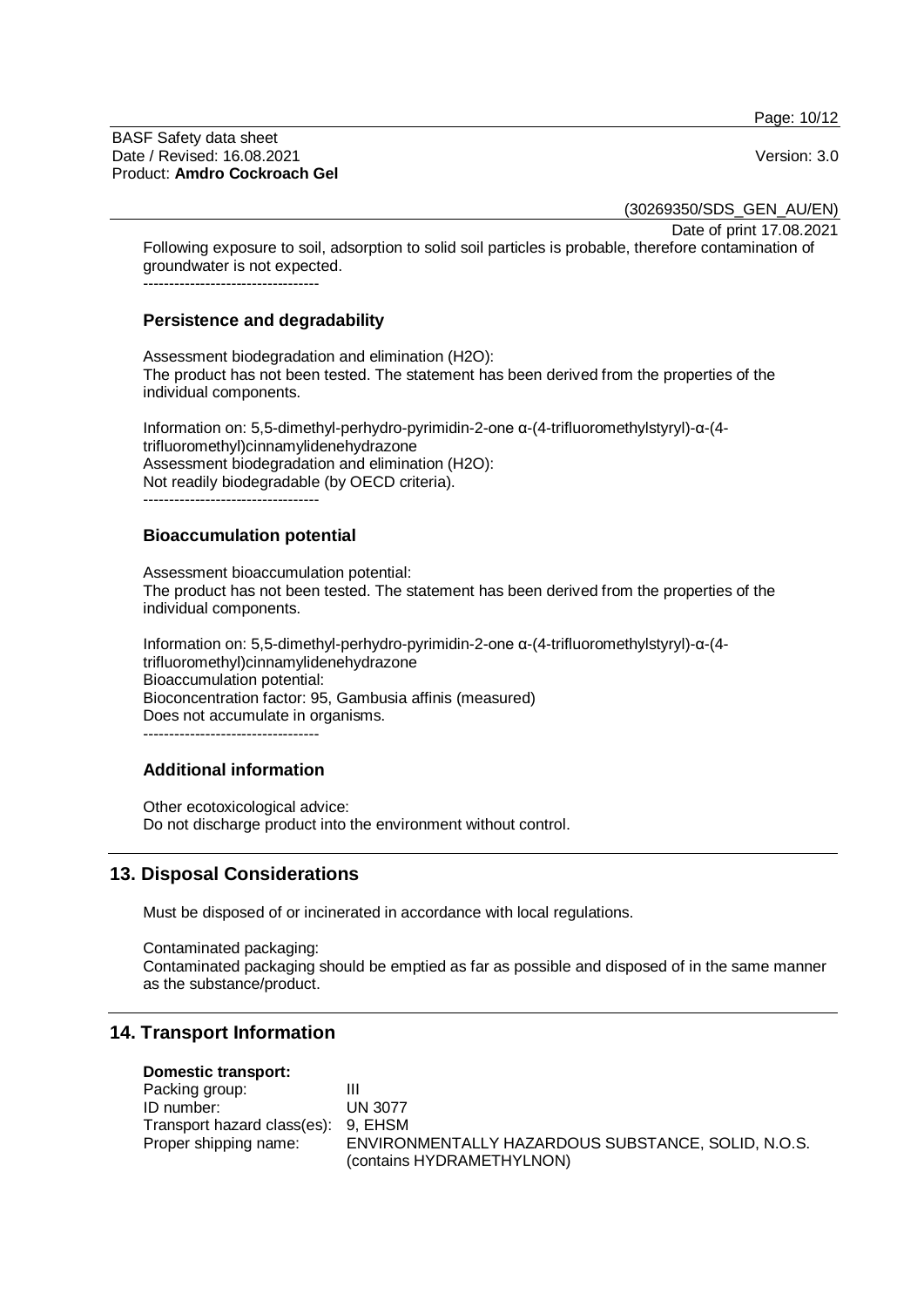Page: 11/12

BASF Safety data sheet Date / Revised: 16.08.2021 Version: 3.0 Product: **Amdro Cockroach Gel**

| (30269350/SDS_GEN_AU/EN) |  |
|--------------------------|--|
| Date of print 17.08.2021 |  |

#### **Further information**

Hazchem Code:2Z IERG Number:47

## **Sea transport**

IMDG

| Packing group:                      | Ш                                                                               |
|-------------------------------------|---------------------------------------------------------------------------------|
| ID number:                          | <b>UN 3077</b>                                                                  |
| Transport hazard class(es): 9, EHSM |                                                                                 |
| Marine pollutant:                   | YES                                                                             |
| Proper shipping name:               | ENVIRONMENTALLY HAZARDOUS SUBSTANCE, SOLID, N.O.S.<br>(contains HYDRAMETHYLNON) |

#### **Air transport** IATA/ICAO

Packing group: III<br>
ID number: IN 3077 ID number: Transport hazard class(es): 9, EHSM

Proper shipping name: ENVIRONMENTALLY HAZARDOUS SUBSTANCE, SOLID, N.O.S. (contains HYDRAMETHYLNON)

### **Further information**

Environmentally Hazardous Substances meeting the description of UN 3077 or UN 3082 are not subjected to the Australian Dangerous Goods Code when transported by road or rail in packagings not exceeding 500 kg(L) or IBCs.

Product may be shipped as non-hazardous in suitable packages containing a net quantity of 5 kg or less under the provisions of various regulatory agencies: ADR, RID, ADN: Special Provision 375; IMDG: 2:10.2.7; IATA: A197; TDS: Special Provision 99(2); 49CFR: §171.4 (c) (2) and also the Special Provision 375 in Appendix B which is regulated in China "Regulations Concerning Road Transportation of Dangerous Goods Part 3 Part 3: Index of dangerous goods name and transportation requirements" (JT/T 617.3)

# **15. Regulatory Information**

### **Other regulations**

If other regulatory information applies that is not already provided elsewhere in this safety data sheet, then it is described in this subsection.

Standard for the Uniform Scheduling of Medicines and Poisons (SUSMP): Schedule 6

APVMA Approval No: 50460